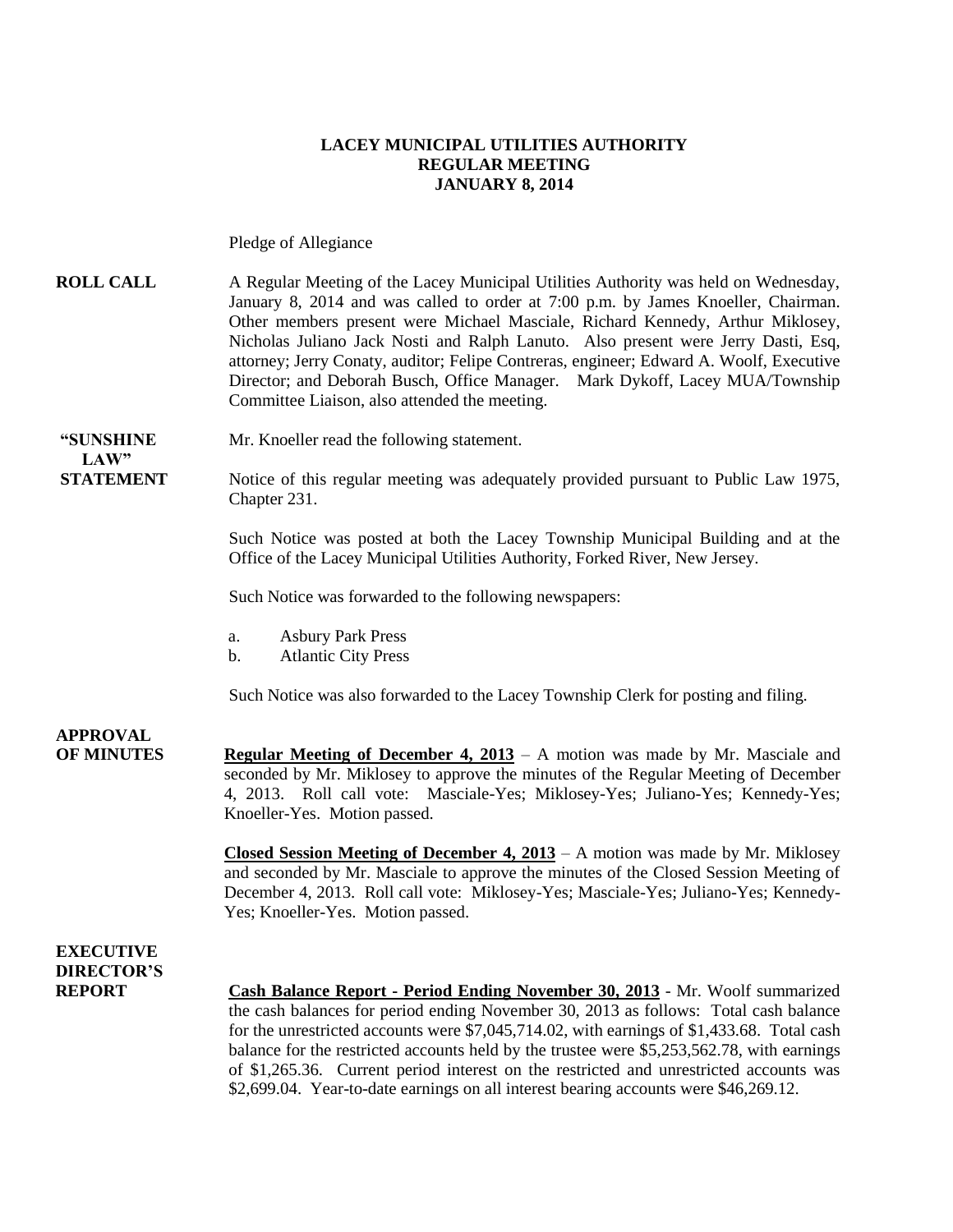**Resolution 2014-01 – Award Contract for Computers, Printers and Computer Related Supplies – CDW-G** - On recommendation by the executive director, a motion was made by Mr. Kennedy and seconded by Mr. Miklosey to adopt *Resolution 2014-01, Resolution of the Lacey Municipal Utilities Authority, County of Ocean, State of New Jersey, Authorizing the Award of a Non-Fair and Open Contract for Computers, Printers and Computer Supplies to CDW-G.* Roll call vote: Kennedy-Yes; Miklosey-Yes; Juliano-Yes; Masciale-Yes; Knoeller-Yes. Motion passed.

**Resolution 2014-02 – Opposing Assembly Bill No. 4147** – Mr. Woolf explained this bill would mandate all bids would have to have an engineer's cost estimate included, which would inform the bidder what price they should submit. The reason there is opposition to this bill is that a price below the engineer's cost estimate may be submitted, and we would not want to disclose that information in an advertisement. Additionally, the bill also reduces the ability to reject bids if the pricing is not acceptable. On recommendation by the executive director, a motion was made by Mr. Kennedy and seconded by Mr. Miklosey to adopt *Resolution 2014-02, Resolution of the Lacey Municipal Utilities Authority, County of Ocean, State of New Jersey, Opposing Assembly Bill No. 4147 which would require certain contract bid advertisements to contain certified cost estimate ranges, and would specify the grounds for the rejection of all bids and would require a 50% guaranty on bids not to exceed \$100,000.00..* Roll call vote: Kennedy-Yes; Miklosey-Yes; Juliano-Yes; Masciale-Yes; Knoeller-Yes. Motion passed.

**Resolution 2014-04 – Award Contract for Supply of Water Treatment Chemical Supplies for 2014** - On recommendation by the executive director, a motion was made by Mr. Masciale and seconded by Mr. Miklosey to adopt *Resolution 2014-04, Resolution of the Lacey Municipal Utilities Authority, County of Ocean, State of New Jersey, Awarding Contract for Supply of Water Treatment Chemical Supplies for 2014.* Roll call vote: Masciale-Yes; Miklosey-Yes; Juliano-Yes; Kennedy-Yes; Knoeller-Yes. Motion passed. Mr. Miklosey asked if freight on board is included in the price quote. Mr. Woolf stated shipping/freight is included.

**Water Shut-Off** – Mr. Woolf stated a meeting was held to discuss modifying the existing water shut-off policy. A Resolution will be prepared for the next meeting outlining the modifications.

**BUSINESS**

**REPORT** The business report was submitted for review.

**ENGINEER'S**

**REPORT Water Treatment Plant No. 1 Upgrades** - Mr. Contreras stated this project is 99% complete for Well No. 7. Well No. 7 is ready for start-up on January 6, 2014.

> **Installation of Hydraulic Grinder at Parkers Point and L-4 Pump Station** – Mr. Contreras stated this project is complete.

> **Decommissioning of Brookdale Wells No. 1 & No. 2** – Mr. Contreras stated a cost estimate for demolition was submitted for review. Mr. Woolf stated a purchase order has been generated for this project.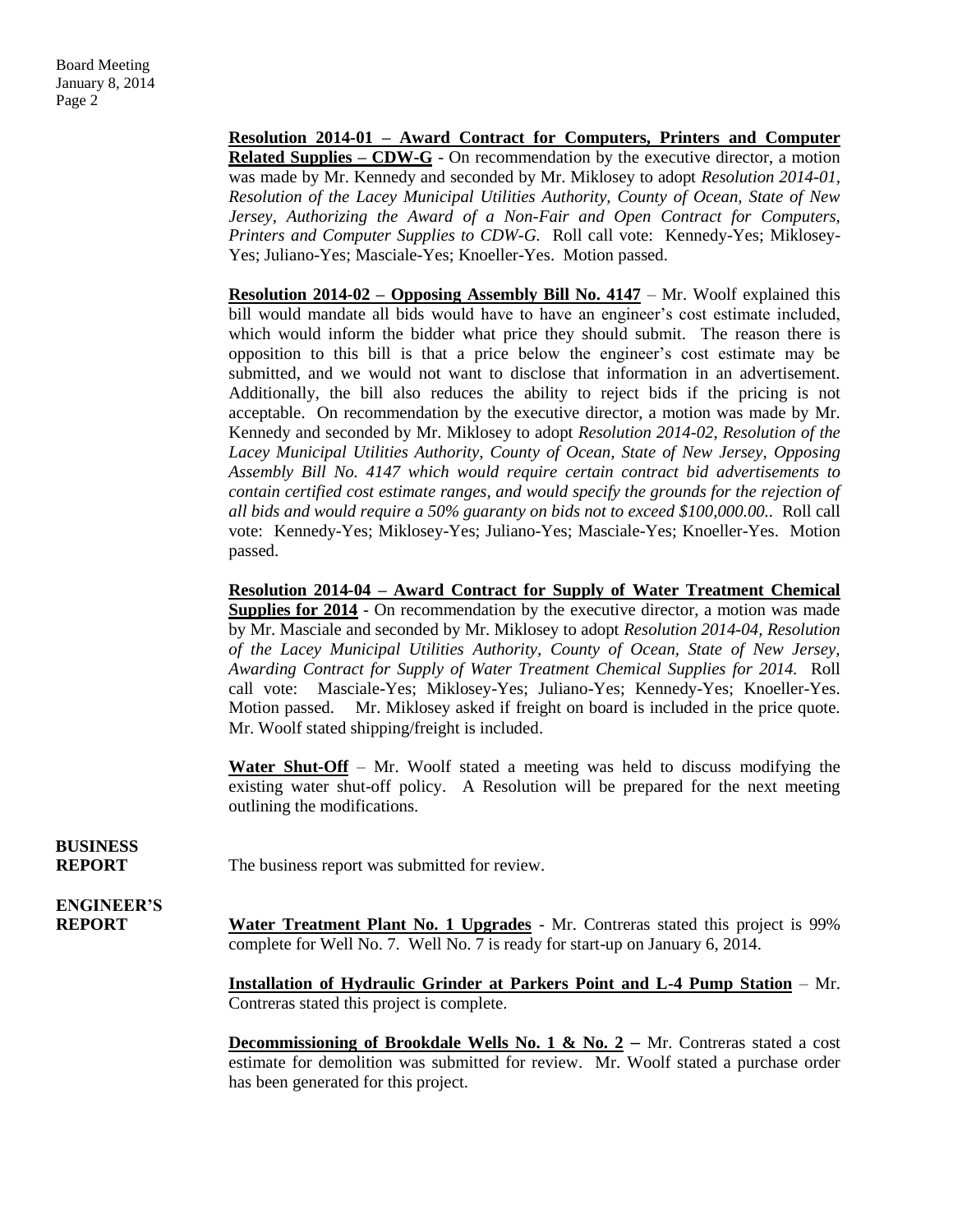Board Meeting January 8, 2014 Page 3

| <b>ATTORNEY'S</b> |                                                                                               |
|-------------------|-----------------------------------------------------------------------------------------------|
| <b>REPORT</b>     | <b>Health Equities, LLC</b> – Mr. Dasti stated his office reviewed and approved the close-out |
|                   | documents.                                                                                    |

**Lacey Corner** – Mr. Dasti stated his office reviewed the correspondence concerning tentative and final water and sewer application.

#### **AUDITOR'S REPORT**

**Resolution 2014-05 – Adopt 2014 Sewer Budget** – On recommendation by the auditor, a motion was made by Mr. Masciale and seconded by Mr. Miklosey to adopt *Resolution 2014-05, 2014 Adopted Sewer Budget Resolution, Lacey Municipal Utilities Authority*. Roll call vote: Masciale-Yes; Miklosey-Yes; Juliano-Yes; Kennedy-Yes; Knoeller-Yes. Motion passed.

**Resolution 2014-07 – Adopt 2014 Water Budget** – On recommendation by the auditor, a motion was made by Mr. Miklosey and seconded by Mr. Juliano to adopt *Resolution 2014-07, 2014 Adopted Water Budget Resolution, Lacey Municipal Utilities Authority*. Roll call vote: Miklosey-Yes; Juliano-Yes; Kennedy-Yes; Masciale-Yes; Knoeller-Yes. Motion passed.

**Resolution 2014-06 – Submittal of 2014 Sewer Budget** – On recommendation by the auditor, a motion was made by Mr. Kennedy and seconded by Mr. Miklosey to adopt *Resolution 2014-06, Submittal of the 2014 Sewer Budget, Lacey Municipal Utilities Authority*. Roll call vote: Kennedy-Yes; Miklosey-Yes; Juliano-Yes; Masciale-Yes; Knoeller-Yes. Motion passed.

**Resolution 2014-08 – Submittal of 2014 Water Budget** – On recommendation by the auditor, a motion was made by Mr. Kennedy and seconded by Mr. Miklosey to adopt *Resolution 2014-08, Submittal of the 2014 Water Budget, Lacey Municipal Utilities Authority*. Roll call vote: Kennedy-Yes; Miklosey-Yes; Juliano-Yes; Masciale-Yes; Knoeller-Yes. Motion passed.

**Status Report – November 30, 2013** - Mr. Conaty reported user charges for the month of November resulted in a favorable variance on both water and sewer. Connection fees had a favorable variance due to connection fees from Toll Brothers. In regards to the OCUA Fee Analysis, Mr. Knoeller pointed out the Authority's estimated usage exceeded actual usage by 24 million gallons, therefore, the Authority can expect a credit of over \$100,000 through the month of December.

### **CORRESPONDENCE**

**Kirk Peters, leeward Drive** – Requesting relief of utility bill, due to water leak. Since the water that leaked did not go into the sewer system, a motion was made by Mr. Kennedy and seconded by Mr. Juliano to grant a credit adjustment on the sewer charges in the amount of \$823.40 (115,000 gallons). Roll call vote: Kennedy-Yes; Juliano-Yes; Miklosey-Yes; Masciale-Yes; Knoeller-Yes. Motion passed.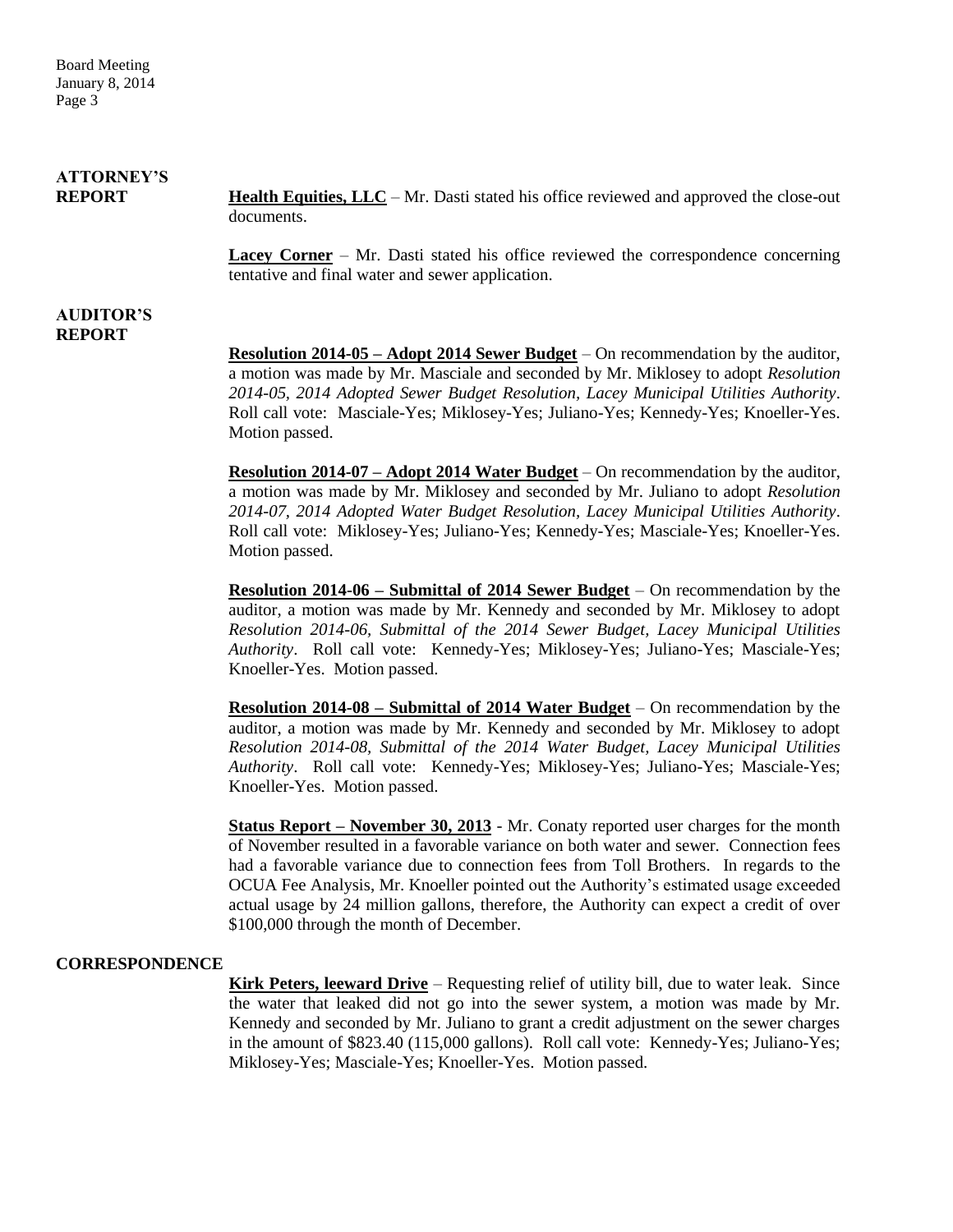| <b>Board Meeting</b><br>January 8, 2014<br>Page 4 |                                                                                                                                                                                                                                                                                                                                                                                                         |
|---------------------------------------------------|---------------------------------------------------------------------------------------------------------------------------------------------------------------------------------------------------------------------------------------------------------------------------------------------------------------------------------------------------------------------------------------------------------|
|                                                   | <b>Alexis Bunt/Jean Thomas</b> – Requesting waiver of fee to replace stolen water meter.<br>Based upon the circumstances, a motion was made by Mr. Kennedy and seconded by<br>Mr. Masciale to waive the fee to replace the new water meter. Roll call vote: Kennedy-<br>Yes; Masciale-Yes; Juliano-Yes; Miklosey-Yes; Knoeller-Yes. Motion passed.                                                      |
| <b>OLD</b><br><b>BUSINESS</b>                     | There was no old business to discuss.                                                                                                                                                                                                                                                                                                                                                                   |
| <b>NEW</b><br><b>BUSINESS</b>                     | Mr. Woolf stated a meeting was held with the finance committee to discuss banking<br>issues. He requested this issue be discussed in closed session.                                                                                                                                                                                                                                                    |
|                                                   | Mr. Nosti asked for an update on the Authority's ability to accept bank and credit card<br>payments. Mr. Woolf stated computer software needs to be upgraded. He is currently<br>looking into companies that can provide the necessary software for the Authority to<br>accept credit and debit card payments. Mr. Nosti asked that electronic transfer/bill pay<br>from banks option also be explored. |
|                                                   | Mr. Miklosey asked who is responsible in paying the credit card fees. Ms. Busch stated<br>the customer is responsible. The fees are collected through a $3rd$ party by the credit card<br>company. The LMUA has no involvement in collection of these fees.                                                                                                                                             |
|                                                   | Mr. Miklosey thanked Mr. Dykoff, Township Committee, and LMUA Commissioners<br>for his reappointment as Authority Treasurer.                                                                                                                                                                                                                                                                            |
| <b>PUBLIC BUSINESS/</b><br><b>COMMENT</b>         | There was no public business/comment.                                                                                                                                                                                                                                                                                                                                                                   |
| <b>PAYMENT OF</b><br><b>VOUCHERS</b>              | <b>WHEREAS</b> , the members of the Lacey Municipal Utilities Authority carefully<br>examined all vouchers presented for payment of claims;                                                                                                                                                                                                                                                             |
|                                                   | NOW, THEREFORE, BE IT RESOLVED by the Lacey Municipal Utilities<br>Authority that:                                                                                                                                                                                                                                                                                                                      |
|                                                   | 1. Said vouchers in the sum of \$278,476.53 be same are hereby approved to be<br>paid.                                                                                                                                                                                                                                                                                                                  |
|                                                   | Said vouchers are listed on the attached computer check register.<br>2.                                                                                                                                                                                                                                                                                                                                 |
|                                                   | A motion was made by Mr. Miklosey and seconded by Mr. Masciale to adopt the above<br>resolution. Roll call vote: Miklosey-Yes; Masciale-Yes; Juliano-Yes, but abstains on<br>Eastern Warehouse Distributors; Kennedy-Yes; Knoeller-Yes. Motion passed.                                                                                                                                                  |
|                                                   | <b>Gary Mannuzza, Bowline Drive</b> $-Mr$ . Mannuzza was present to voice his frustration<br>regarding the water shut off policy. He stated be came to the office to pay his utility hill                                                                                                                                                                                                               |

regarding the water shut-off policy. He stated he came to the office to pay his utility bill by check after he received a shut-off notice, only to be informed the bill had to be paid by cash, money order, or certified check. Mr. Mannuzza stated the Authority should implement a check verification system, or on-line bill pay to avoid these situations. Mr.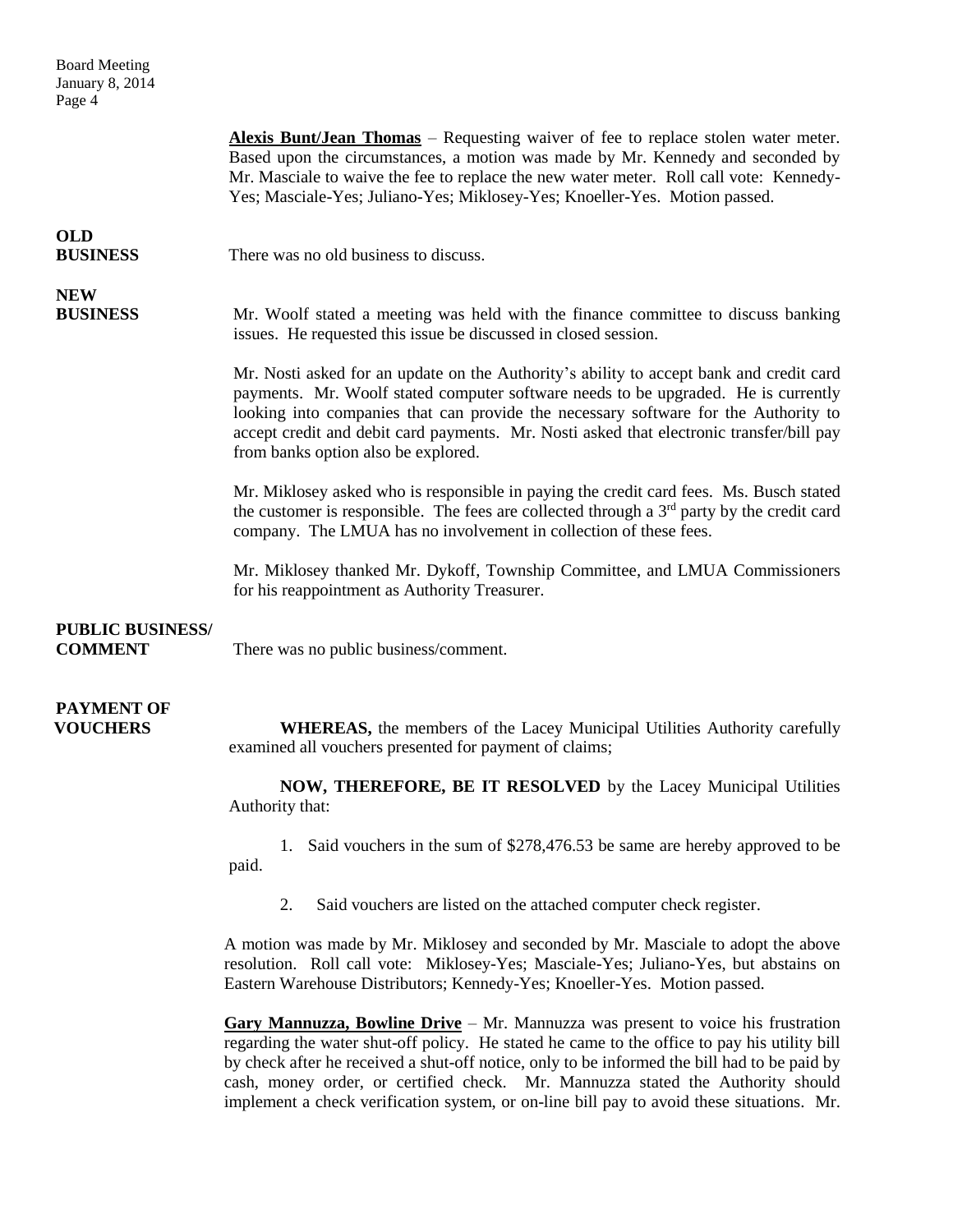Woolf stated changes are being made to the shut-off policy, as well as looking into the acceptance of credit cards and bank payments.

Mr. Mannuzza asked if all residents are connected to city water. Mr. Knoeller stated the only homes that are not on city water are residents west of the parkway out in Bamber. He explained they are unable to be connected because there is no service to feed those homes. Also, there are a few homes in the Pines whose homes are built far away from the feeding line. He stated the law requires if a home is within the service area the Authority covers then they are mandated to hook up to water. If not in the service area you cannot require those residents to hook up to water.

Mr. Mannuzza asked who owns the LMUA. Mr. Knoeller stated the LMUA is a separate entity from the Township. It operates its own budget, does their own hiring, etc. He stated the Township appoints LMUA Commissioners who are ultimately held accountable by the Township Mayor and Committee. Any bonds or debt that is created by the LMUA is the Township's responsibility.

Mr. Mannuzza asked who pays the employees. Mr. Knoeller stated the employees are paid through the LMUA, noting there are different contracts and unions from the Township. Mr. Mannuzza asked if the employees are part of the Public Employee's Retirement System. Mr. Knoeller stated they are, since the LMUA is a governmental agency. Mr. Dasti added the Township is civil service and the LMUA is not.

# **CLOSED**

#### **SESSION RESOLUTION**

**WHEREAS,** Section 8 of the Open Public Meetings Act, Chapter 231, Public Law 1975 permits the exclusion of the public from a meeting in certain circumstances;

**WHEREAS**, this public body is of the opinion that such circumstances presently exist.

**NOW, THEREFORE, BE IT RESOLVED** by the Lacey Municipal Utilities Authority, County of Ocean and State of New Jersey as follows:

1. The public shall be excluded from discussion of action upon the hereinafter specified subject matters.

2. The general nature of this closed session concerns personnel and contractual matters.

3. It is anticipated at this time that the above-stated matters will be made public once these matters have been resolved.

4. This resolution shall take effect immediately.

A motion was made by Mr. Masciale and seconded by Mr. Kennedy to adopt the above resolution. Roll call vote: Unanimously approved.

Separate minutes were kept on the above closed session.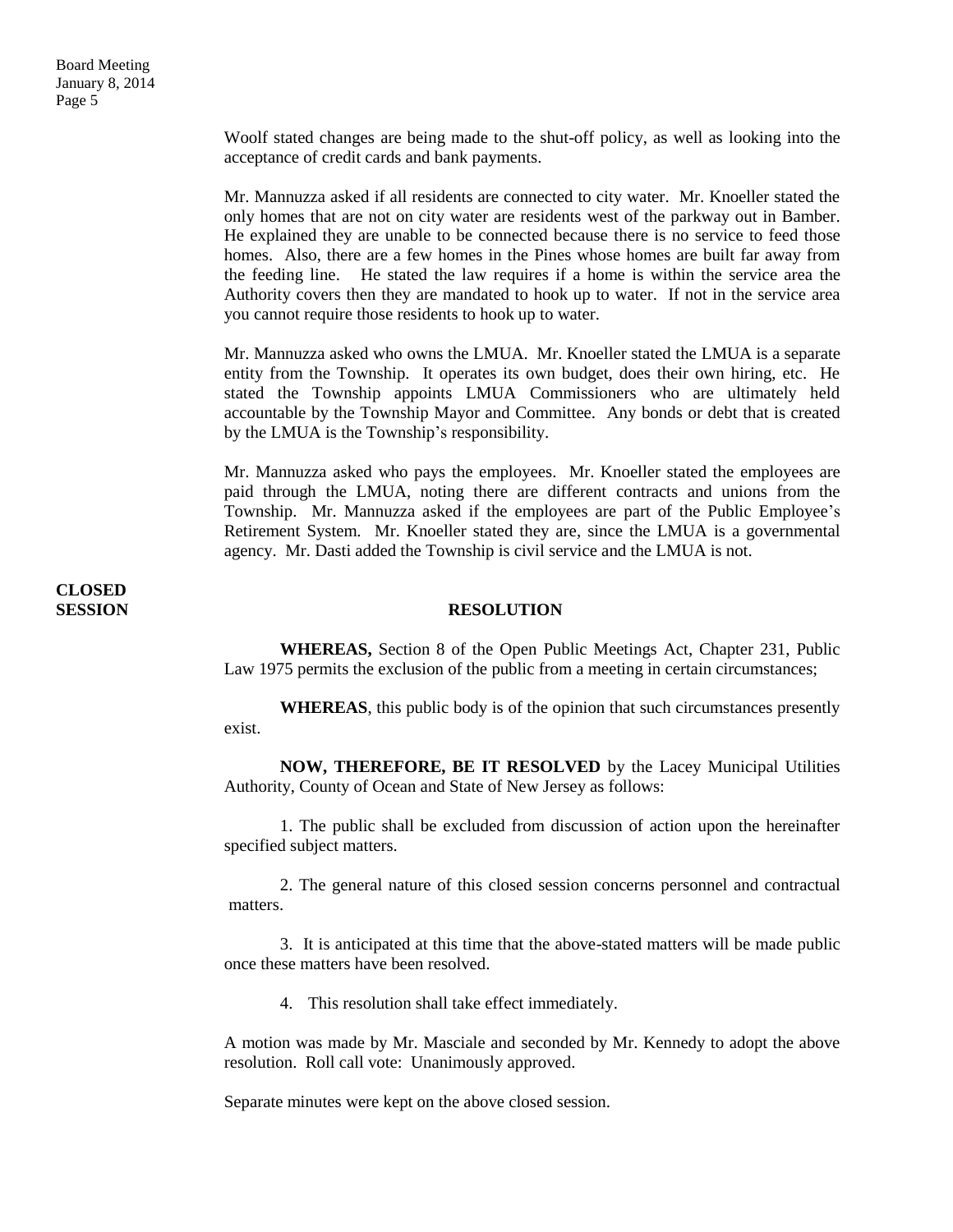Board Meeting January 8, 2014 Page 6

| <b>RE-OPEN</b><br><b>MEETING</b> | A motion was made by Mr. Kennedy and seconded by Mr. Juliano to reopen the meeting.<br>Roll call vote: Unanimously approved.                                                                                                                                                |
|----------------------------------|-----------------------------------------------------------------------------------------------------------------------------------------------------------------------------------------------------------------------------------------------------------------------------|
| <b>OTHER</b><br><b>BUSINESS</b>  | A motion was made by Mr. Masciale and seconded by Mr. Miklosey authorizing the<br>transfer of funds from Hudson City Savings Bank to PNC Bank. Roll call vote:<br>Masciale-Yes; Miklosey-Yes; Juliano-Yes; Kennedy-Yes; Knoeller-Yes. Motion passed.                        |
|                                  | A motion was made by Mr. Miklosey and seconded by Mr. Kennedy authorizing a<br>\$1,100.00 salary increase for non-union employees, retroactive to January 1, 2014. Roll<br>call vote: Miklosey-Yes; Kennedy-Yes; Juliano-Yes; Masciale-Yes; Knoeller-Yes.<br>Motion passed. |
| <b>ADJOURNMENT</b>               | There being no further business to discuss, the meeting was adjourned at 7:30 p.m.                                                                                                                                                                                          |

Respectfully submitted,

Michele Kennedy Executive Secretary